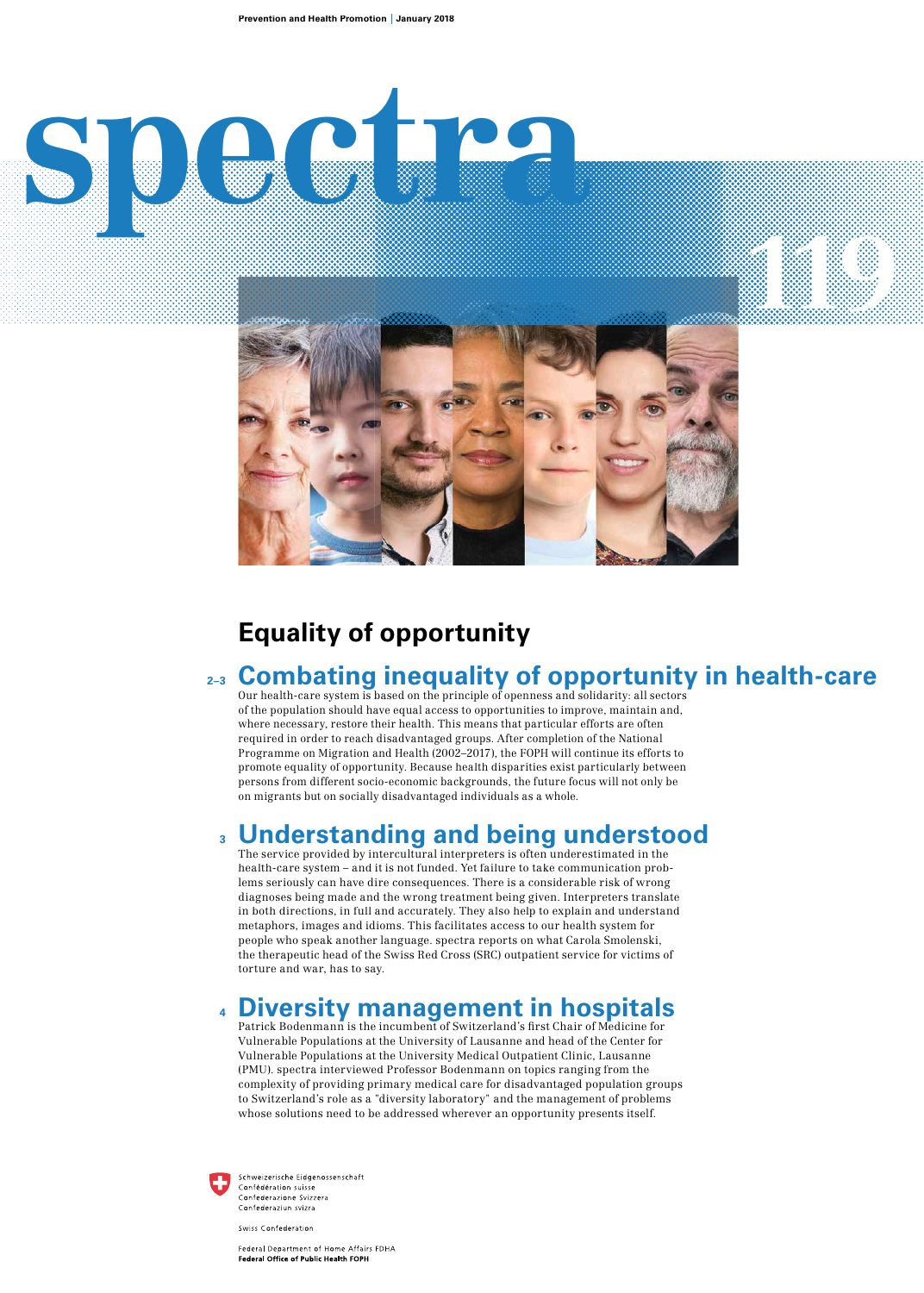# **Social disadvantage leads to unequal health opportunities**

**Health equity.** Our health system is based on the fundamental principle of openness and solidarity: it must do justice to the needs of all groups in the population, irrespective of their language, origin, social status and level of education. This means that often a special effort must be made to ensure that the disadvantaged are also provided with basic health-care as well as health promotion and prevention resources.

Promoting the equality of health opportunities and equal access to health-care ("health equity") are guiding principles of Swiss health policy. The aim is for everyone to have the same opportunities to develop, maintain and – where necessary – restore their health. The Federal Council's Health 2020 strategy is intended to counter illness and associated suffering through effective prevention, early detection and long-term care. Other goals of the strategy are to boost the population's health-related skills, avoid unnecessary treatments and complications, and improve the efficiency of the health system.

This can only be achieved if we involve all parts of the population and pay special attention to the disadvantaged. The Swiss population is heterogeneous and there are various groups that do not have easy access to our health system or to important health information. Statutory health insurance ensures that everyone has access to the health system. Yet vulnerable groups in the population often fail to make adequate or appropriate use of health-care. We are facing the challenge of improving health opportunities by creating easy access for everyone to health promotion, prevention activities and to health-care, and by narrowing the gap between the privileged and the disadvantaged.

### **Unequal resources, complex effects**

But who are the disadvantaged, and what steps can be taken to improve their situation specifically? A closer look at health-equity issues inevitably takes us beyond the scope of health-care in the narrower sense. We need to consider the fundamental question of the distribution of resources, opportunities in life and available courses of action in our society: social inequality – or in other words the unequal distribution of material and immaterial resources – has a major impact on health. In the academic literature, access to resources is generally described in terms of differences in socio-economic status (i.e. differences in education, professional status and income). Social disadvantage leads to unequal health opportunities. Poorer living conditions and riskier health behaviours mean that the socially disadvantaged are often exposed to greater stresses on their health from birth.

Other factors that determine social inequality include gender identity, age, a migratory background, disability or region of residence. One or several of these factors may affect a person's health situation and result in unequal health opportunities. However, they rarely have a direct impact on health. A higher income, for example, doesn't automatically mean better health. Rather, these factors have a complex effect on our behaviour and lifestyle and thus on our health too.

### **Health risks and the disadvantaged**

Not everyone in Switzerland is able to enjoy the best possible health. People with little education, a low professional status or a low income have a substantially lower life expectancy. In addition, they suffer more frequently from health problems. Socio-economically disadvantaged migrants are also particularly affected by unequal health opportunities.

The measures defined in the National Migration and Health Programme (2002–2017) mainly targeted migrants with a low social status, a low level of health skills and the corresponding health problems.

Studies show that their physical and mental health is often not as good as that of the native population. They are exposed to greater health risks, for example as a result of physically strenuous work or a migration history that places a psychological burden on them, and find it harder to access our health system. Their knowledge about health-promoting behaviour is often inadequate

and they have difficulty in communicat- $$ ing with health-care providers. From the standpoint of health and integration policy, health inequity must be considered problematic when health risks affect entire groups within the population and a better state of health cannot be achieved solely by the individual taking responsibility for a healthy lifestyle. It is against this background that the Federal Office of Public Health has been involved in migration and health since the early 1990s. The measures defined in the National Migration and Health Programme (2002–2017) mainly targeted migrants with a low social status, a low level of health skills and the corresponding health problems. But the programme was also designed to improve the skills of health-care professionals in caring for migrants and provided them with appropriate tools. In addition, research was carried out to fill gaps in knowledge and to facilitate the implementation of specific measures.

### **Support for healthcare professionals**

Within the context of the National Migration and Health Programme, the FOPH worked with partner organisations to develop and promote a large number of activities to improve the health of particularly vulnerable groups within the population and to support health-care personnel in caring for migrants. Today the following are available, for example:

- interpreters working in more than 50 languages (who are either present during consultations or provide telephone interpreting);
- health information in various languages (available on the migesplus.ch platform) and a platform for multilingual media cooperation (migesMedia);

Stressful migration background

- online training for health-care professionals on the topic of communicating with migrants ("Interaction and quality" e-learning course);
- expertise of the Swiss Hospitals for Equity Network (centres of excellence in providing health-care to migrants) – a network for the prevention of female genital mutilation;
- research findings such as the health monitoring of the migrant population in Switzerland, which has been carried out twice (2004 and 2010), and studies of mother-and-child health and the health situation of undocumented migrants.

Experience from some of these projects is described in this issue of spectra.

### **New target groups in the FOPH's sights**

The National Migration and Health Programme was concluded at the end of 2017. The main activities from this programme will be integrated into the Federal Government's strategies and ongoing tasks. The major activities in the areas of health skills and health information will be continued. The same applies to strengthening the skills of health-care professionals in interacting with migrants and promoting of intercultural interpreting (see page 3). In this way, the FOPH will continue to contribute to the country's integration policy.

Since there are differences in health not only between native Swiss and migrants but also, and more particularly, between people with different socio-economic backgrounds, disadvantaged native Swiss will also be included in future activities. The FOPH has defined the target groups that will be the focus of efforts in the coming years. In particular, these are: people affected by poverty, asylum seekers and prison inmates. They were chosen on the basis of factors that, either singly or in combination, result in disadvantages in terms of health (see figure).

The FOPH has defined the target groups that will be the focus of efforts in the coming years. In particular, these are: people affected by poverty, asylum seekers and prison inmates.

This figure does not show all the factors that can lead to disadvantage and to the associated health-related problems. Rather it should be understood as underlining the main focus areas of the FOPH in the coming years. Gender and age, two aspects not shown here, should also be taken into account with respect to the selected target groups. Promotion of equal opportunities is a task currently shared by various departments within the FOPH. Examples include health insurance (social compensation through reduced premiums), HIV/STI prevention

Welfare recipients Lack of integration Unemployment Poverty Precarious residency status No postcompulsory education In prison **Problems in the**<br>**Skills of**<br>**professionals**<br>**and institutionally sector** Sisabrantaged children and adults **Access Financial feasibility Communication and interaction Health literacy Skills of professionals and institutions**

> Poor knowledge of a national language

## HEALTH EQUITY: INFLUENCING FACTORS AND PROBLEM AREAS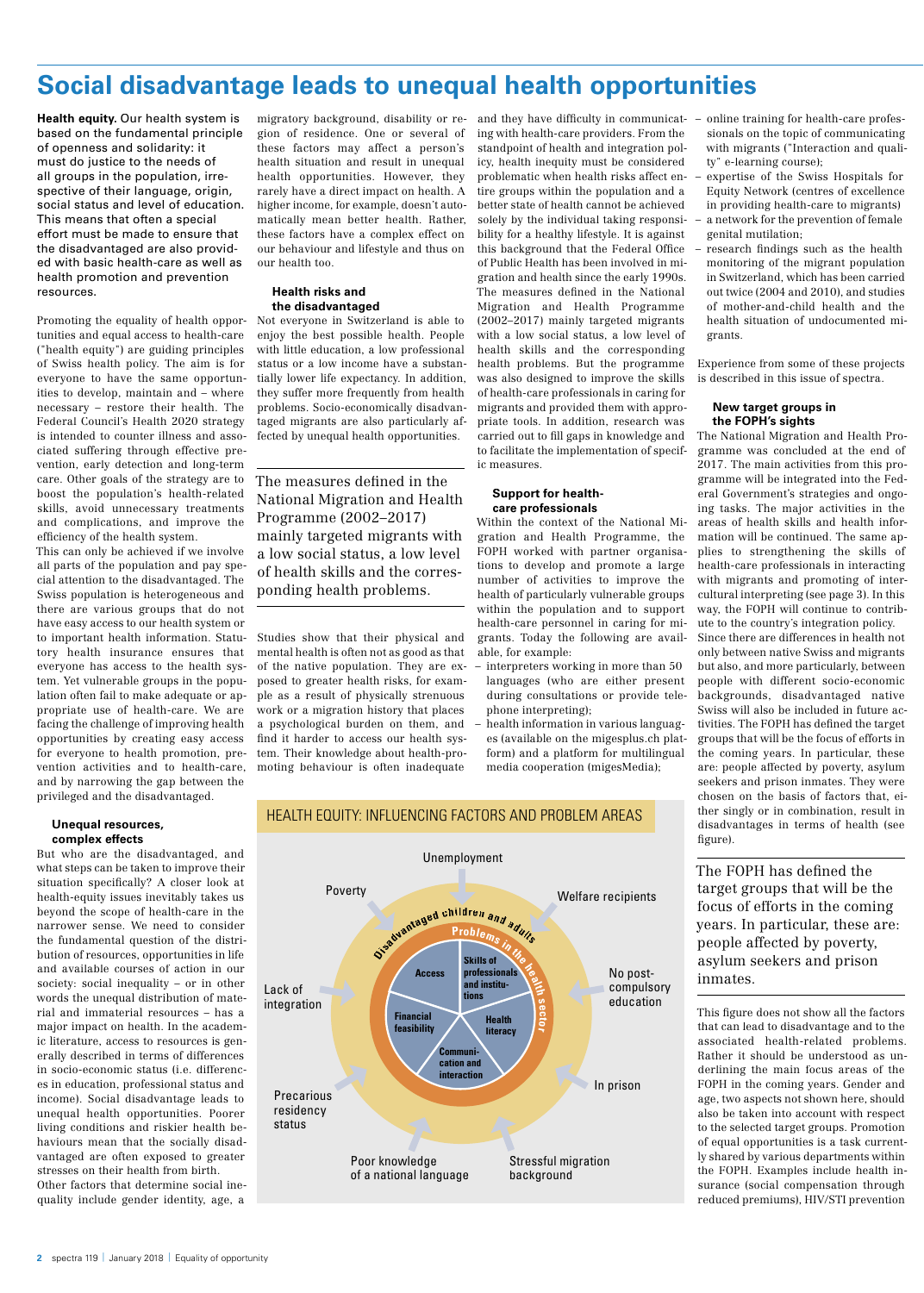

and prevention of non-communicable diseases (NCD strategy), and mental health (see separate articles in this issue of spectra).

Equality of opportunities is an aspect that must always be borne in mind so that the implementation of health promotion and prevention activities can be targeted – and in order to ensure good health-care for all. Target groups who

are particularly affected by health inequity must be identified and the question of whether they can be reached with existing services and activities must be reviewed. If not, they must be approached with easily accessible offers (in specific settings). Ultimately, this strategy can also reduce the over- and underprovision of care and the provision of the wrong type of care.

### Contact:

Karin Gasser / Serge Houmard, Co-Heads Health Equity Section karin.gasser-GP@bag.admin.ch/ serge.houmard@bag.admin.ch

### **Forum**

### **Understanding and being understood – traumatized refugees and working with intercultural interpreters**

It is estimated that currently between 40 and 50 per cent of all asylum seekers and refugees from war zones and crisis regions are suffering from trauma-related illnesses. Many of them have repeatedly experienced traumatic situations as a result of war, torture and life-threatening escapes. Once in Switzerland they are confronted with a new culture and aspects of residency and social law that will have a fundamental impact on their lives for years to come. Continual uncertainty about their entitlement to stay in Switzerland, a long asylum process associated with cramped living conditions and enduring poverty substantially increase the risk of their developing a mental disorder or of a health problem persisting. Moreover, access to medical care is made more difficult by various barriers. As a result, asylum seekers frequently have medical conditions that go undiagnosed and receive inadequate treatment. This ultimately leads to greater costs for the health system.

Language is the most crucial barrier to access for people who have fled their home countries. Thus "working in trialogue" is the standard procedure at the outpatient service for victims of torture and war operated by the SRC. Examinations,

counselling and therapy would be impossible without intercultural interpreters. In many cases they act as mediators of both language and culture. They help to explain and understand socioculturally derived metaphors, images and idioms. The feeling of being understood, and being able to understand oneself, is a vital basis for good, professional psychotherapy as well as for appropriate basic medical care.

An example from everyday practice illustrates the relevance of the work done by intercultural interpreters. According to the referring doctor, a 19-year-old man from Syria had already undertaken an odyssey through the Swiss health system. He had already been seen in the emergency department twice with fainting fits and panic attacks. After an attack followed by confusion and aggressive behaviour, he was admitted to the acute psychiatric service for an inpatient stay lasting several days. Subsequent in-depth neurological workup, including an MRI scan of his head, produced no findings; the clinical symptoms could not be clarified. According to the patient, the examinations we carried out were the first done with the aid of an interpreter. Our specialised psychiatric and psychometric investigations showed that he was suffering from post-traumatic stress disorder and associated pronounced dissociation. The patient gained evident relief from talking

about what he had experienced in his home country and while fleeing. He was gradually able to verbalise his deep distress at the violent death of his parents and the continuing uncertainty as to the fate of his siblings, and to process these experiences in a therapeutic setting. He did not subsequently present himself at the emergency department.

It is clear to us that adequate health-care can often only be provided to traumatised refugees with the aid of professional translation. Farly identification of asylum seekers' mental problems and a rapid, adequate response not only relieves great individual suffering; it also facilitates their social and occupational integration in Switzerland and avoids considerable costs further down the line.

In the health service, successful communication is an integral and indispensable part of any treatment. For this reason, interpretation and translation services must be funded by the health-insurance providers and welfare authorities.



Dr Carola Smolenski, therapeutic head of the outpatient service for victims of torture and war, Swiss Red Cross

### **At first hand**

The Swiss population has a long life expectancy and generally enjoys good health. The strengths of our health system include the high quality of care and the wide range of benefits covered by the statutory health insurance in this country. Yet there are some distinct differences in the health of various groups within the population – differences that we can influence and therefore do not want to accept as a matter of course. Our strategies should make a contribution to mitigating these differences so that we reach out even to the weakest members of society.

In this context I would particularly like to emphasise the following points: the benefits offered by our health system must also be accessible to and affordable by people who speak other languages, have a low standard of education or are affected by poverty. Our health-care professionals need the skills and tools to enable them to communicate with people from a wide variety of backgrounds. Our health information should be communicated in such a way that everyone understands it and can improve their health skills accordingly.

While carrying out the National Migration and Health Programme, we looked for ways of achieving these goals. We implemented numerous projects that are still proving their worth today and are still as important as ever against a background of growing scepticism about immigrants and the vulnerable. Most of these projects were conceived and launched by the FOPH in conjunction with external partners (particularly the State Secretariat for Migration, the cantons and many umbrella organisations and NGOs). I would like to extend my sincere thanks to our partners for their keen participation, and hope that they will continue to offer their experience and knowledge to help us achieve our goals in the future.

The FOPH will continue to work towards achieving health equity. We know that some of the major factors in achieving good health are beyond the scope of health policy in the narrower sense – belonging rather to the realms of economic, education, social and integration policy, for example. This is why health equity is a goal that we can only achieve through a concerted effort.



Pascal Strupler **Director** Federal Office of Public Health